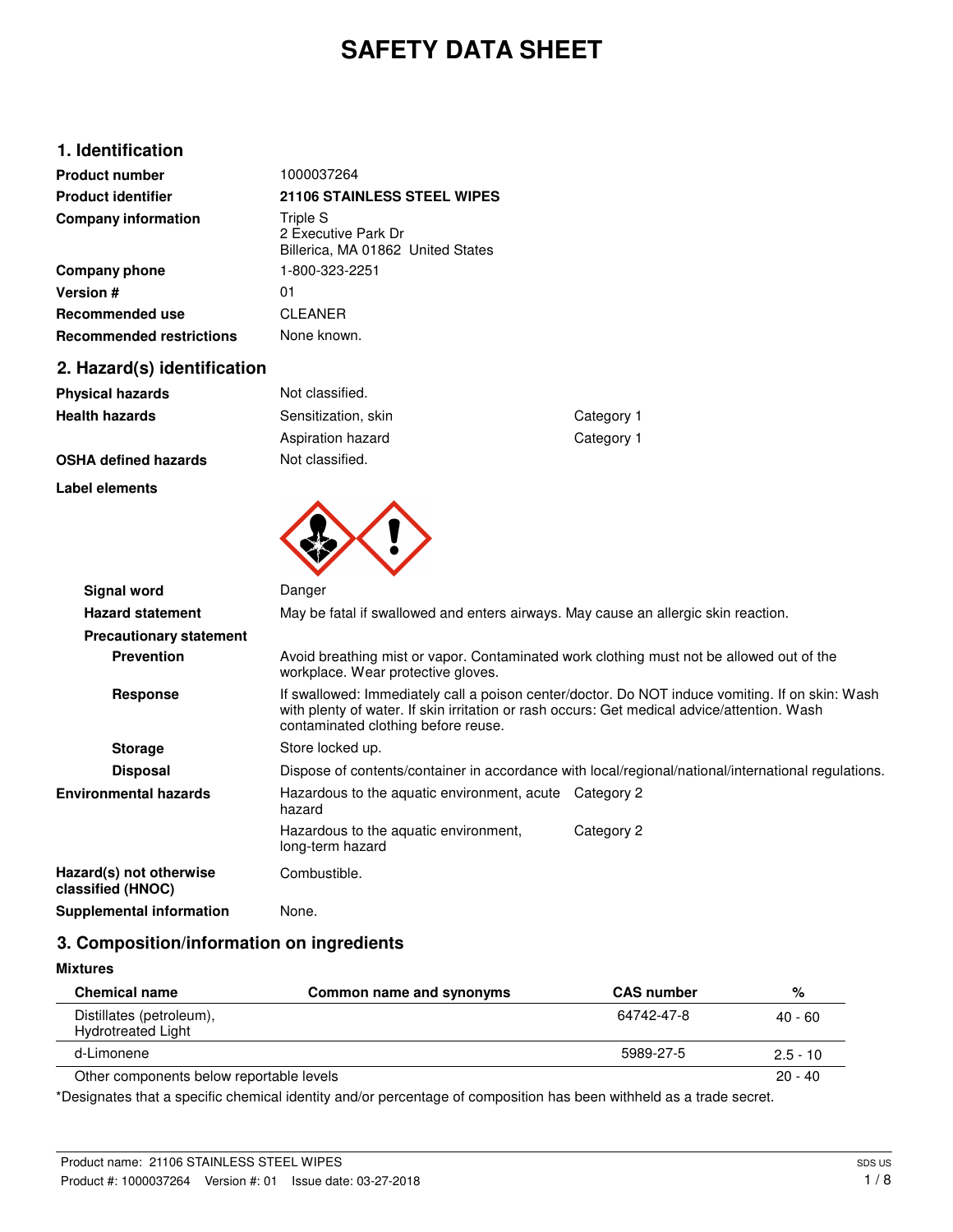## **4. First-aid measures**

| <b>Inhalation</b>                                                            | Move to fresh air. Call a physician if symptoms develop or persist.                                                                                                                  |
|------------------------------------------------------------------------------|--------------------------------------------------------------------------------------------------------------------------------------------------------------------------------------|
| <b>Skin contact</b>                                                          | Remove contaminated clothing immediately and wash skin with soap and water. In case of<br>eczema or other skin disorders: Seek medical attention and take along these instructions.  |
| Eye contact                                                                  | Rinse with water. Get medical attention if irritation develops and persists.                                                                                                         |
| Ingestion                                                                    | Call a physician or poison control center immediately. Rinse mouth. Do not induce vomiting. If<br>vomiting occurs, keep head low so that stomach content doesn't get into the lungs. |
| <b>Most important</b><br>symptoms/effects, acute and<br>delayed              | Aspiration may cause pulmonary edema and pneumonitis. May cause an allergic skin reaction.<br>Dermatitis, Rash.                                                                      |
| Indication of immediate<br>medical attention and special<br>treatment needed | Provide general supportive measures and treat symptomatically. Keep victim under observation.<br>Symptoms may be delayed.                                                            |
| <b>General information</b>                                                   | Ensure that medical personnel are aware of the material(s) involved, and take precautions to<br>protect themselves. Wash contaminated clothing before reuse.                         |

# **5. Fire-fighting measures**

| Suitable extinguishing media                                     | Alcohol resistant foam. Powder. Dry chemicals. Carbon dioxide (CO2).                           |
|------------------------------------------------------------------|------------------------------------------------------------------------------------------------|
| Unsuitable extinguishing<br>media                                | Do not use water jet as an extinguisher, as this will spread the fire.                         |
| Specific hazards arising from<br>the chemical                    | During fire, gases hazardous to health may be formed.                                          |
| Special protective equipment<br>and precautions for firefighters | Self-contained breathing apparatus and full protective clothing must be worn in case of fire.  |
| <b>Fire fighting</b><br>equipment/instructions                   | Cool containers exposed to heat with water spray and remove container, if no risk is involved. |
| <b>Specific methods</b>                                          | Use standard firefighting procedures and consider the hazards of other involved materials.     |
| <b>General fire hazards</b>                                      | Combustible. No unusual fire or explosion hazards noted.                                       |

# **6. Accidental release measures**

| Personal precautions,<br>protective equipment and<br>emergency procedures | Keep unnecessary personnel away. Keep people away from and upwind of spill/leak. Wear<br>appropriate protective equipment and clothing during clean-up. Avoid breathing mist or vapor. Do<br>not touch damaged containers or spilled material unless wearing appropriate protective clothing.<br>Ensure adequate ventilation. Local authorities should be advised if significant spillages cannot be<br>contained. For personal protection, see section 8 of the SDS. |
|---------------------------------------------------------------------------|-----------------------------------------------------------------------------------------------------------------------------------------------------------------------------------------------------------------------------------------------------------------------------------------------------------------------------------------------------------------------------------------------------------------------------------------------------------------------|
| <b>Methods and materials for</b><br>containment and cleaning up           | Use water spray to reduce vapors or divert vapor cloud drift. Prevent entry into waterways, sewer,<br>basements or confined areas.                                                                                                                                                                                                                                                                                                                                    |
|                                                                           | Large Spills: Stop the flow of material, if this is without risk. Dike the spilled material, where this is<br>possible. Cover with plastic sheet to prevent spreading. Absorb in vermiculite, dry sand or earth<br>and place into containers. Following product recovery, flush area with water.                                                                                                                                                                      |
|                                                                           | Small Spills: Wipe up with absorbent material (e.g. cloth, fleece). Clean surface thoroughly to<br>remove residual contamination.                                                                                                                                                                                                                                                                                                                                     |
|                                                                           | Never return spills to original containers for re-use. For waste disposal, see section 13 of the SDS.                                                                                                                                                                                                                                                                                                                                                                 |
| <b>Environmental precautions</b>                                          | Avoid release to the environment. Inform appropriate managerial or supervisory personnel of all<br>environmental releases. Prevent further leakage or spillage if safe to do so. Avoid discharge into<br>drains, water courses or onto the ground.                                                                                                                                                                                                                    |
| 7. Handling and storage                                                   |                                                                                                                                                                                                                                                                                                                                                                                                                                                                       |
| Precautions for safe handling                                             | Avoid breathing mist or vapor. Avoid contact with eyes, skin, and clothing. Avoid prolonged or<br>repeated contact with skin. Use only in well-ventilated areas. Wear appropriate personal protective<br>equipment. Wash hands thoroughly after handling. Avoid release to the environment. Observe<br>good industrial hygiene practices.                                                                                                                             |
| Conditions for safe storage,<br>including any incompatibilities           | Store locked up. Keep away from heat and sources of ignition. Store in original tightly closed<br>container. Store away from incompatible materials (see Section 10 of the SDS).                                                                                                                                                                                                                                                                                      |
| 8. Exposure controls/personal protection                                  |                                                                                                                                                                                                                                                                                                                                                                                                                                                                       |

| No exposure limits noted for ingredient(s).<br>Occupational exposure limits |                                |                                                            |
|-----------------------------------------------------------------------------|--------------------------------|------------------------------------------------------------|
|                                                                             | <b>Biological limit values</b> | No biological exposure limits noted for the ingredient(s). |
|                                                                             |                                |                                                            |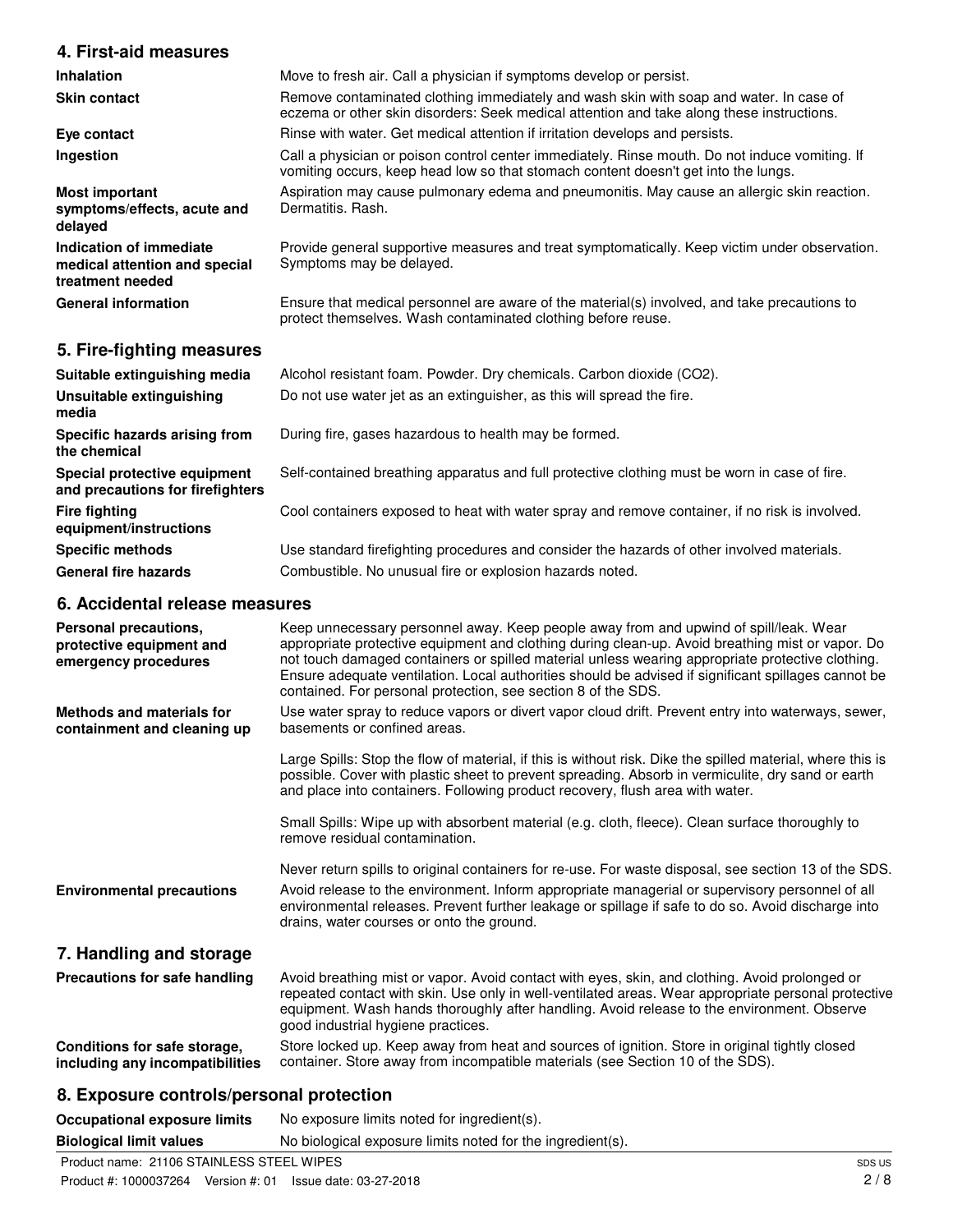| Appropriate engineering<br>controls                     | Good general ventilation (typically 10 air changes per hour) should be used. Ventilation rates<br>should be matched to conditions. If applicable, use process enclosures, local exhaust ventilation,<br>or other engineering controls to maintain airborne levels below recommended exposure limits. If<br>exposure limits have not been established, maintain airborne levels to an acceptable level. |
|---------------------------------------------------------|--------------------------------------------------------------------------------------------------------------------------------------------------------------------------------------------------------------------------------------------------------------------------------------------------------------------------------------------------------------------------------------------------------|
|                                                         | Individual protection measures, such as personal protective equipment                                                                                                                                                                                                                                                                                                                                  |
| Eye/face protection                                     | Face shield is recommended. Wear safety glasses with side shields (or goggles).                                                                                                                                                                                                                                                                                                                        |
| <b>Skin protection</b><br><b>Hand protection</b>        | Wear appropriate chemical resistant gloves. Suitable gloves can be recommended by the glove<br>supplier.                                                                                                                                                                                                                                                                                               |
| Other                                                   | Wear appropriate chemical resistant clothing. Use of an impervious apron is recommended.                                                                                                                                                                                                                                                                                                               |
| <b>Respiratory protection</b><br><b>Thermal hazards</b> | In case of insufficient ventilation, wear suitable respiratory equipment.<br>Wear appropriate thermal protective clothing, when necessary.                                                                                                                                                                                                                                                             |
| General hygiene<br>considerations                       | Always observe good personal hygiene measures, such as washing after handling the material<br>and before eating, drinking, and/or smoking. Routinely wash work clothing and protective<br>equipment to remove contaminants. Contaminated work clothing should not be allowed out of the<br>workplace.                                                                                                  |

# **9. Physical and chemical properties**

| <b>Appearance</b>                                 |                                                  |
|---------------------------------------------------|--------------------------------------------------|
| <b>Physical state</b>                             | Liquid.                                          |
| Form                                              | Premoistened towel                               |
| Color                                             | Not available.                                   |
| Odor                                              | Not available.                                   |
| <b>Odor threshold</b>                             | Not available.                                   |
| рH                                                | Not available.                                   |
| Melting point/freezing point                      | Not available.                                   |
| Initial boiling point and boiling<br>range        | Not available.                                   |
| <b>Flash point</b>                                | 197.0 °F (91.7 °C) Closed Cup supplier estimated |
| <b>Evaporation rate</b>                           | Not available.                                   |
| Flammability (solid, gas)                         | Not applicable.                                  |
| Upper/lower flammability or explosive limits      |                                                  |
| <b>Flammability limit - lower</b><br>(%)          | Not available.                                   |
| <b>Flammability limit - upper</b><br>(%)          | Not available.                                   |
| Explosive limit - lower (%)                       | Not available.                                   |
| Explosive limit - upper (%)                       | Not available.                                   |
| Vapor pressure                                    | Not available.                                   |
| <b>Vapor density</b>                              | Not available.                                   |
| <b>Relative density</b>                           | Not available.                                   |
| Solubility(ies)                                   |                                                  |
| Solubility (water)                                | Not available.                                   |
| <b>Partition coefficient</b><br>(n-octanol/water) | Not available.                                   |
| <b>Auto-ignition temperature</b>                  | Not available.                                   |
| <b>Decomposition temperature</b>                  | Not available.                                   |
| <b>Viscosity</b>                                  | Not available.                                   |
| <b>Other information</b>                          |                                                  |
| <b>Explosive properties</b>                       | Not explosive.                                   |
| <b>Oxidizing properties</b>                       | Not oxidizing.                                   |
| <b>Specific gravity</b>                           | 0.81 supplier estimated                          |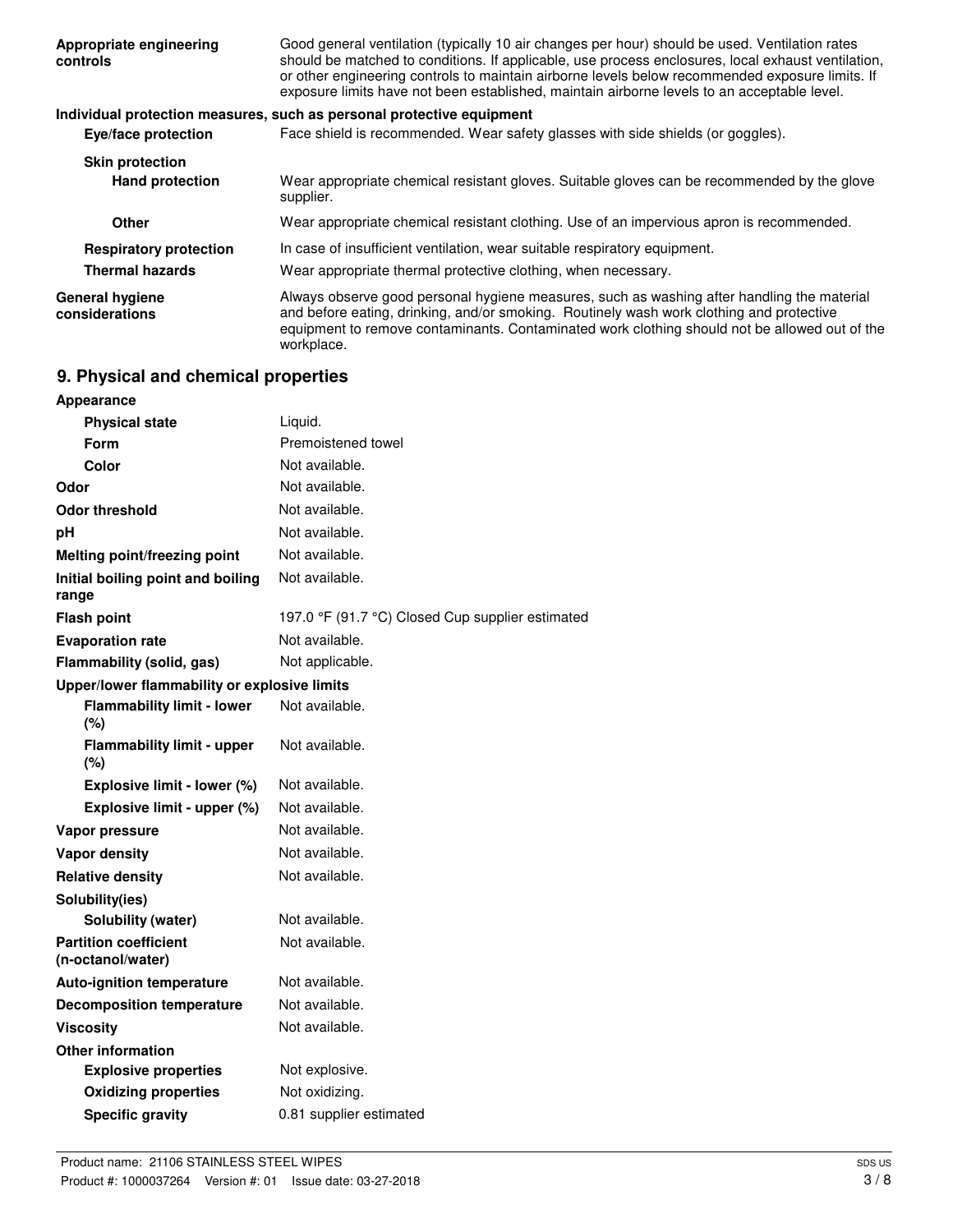## **10. Stability and reactivity**

| Reactivity                                   | The product is stable and non-reactive under normal conditions of use, storage and transport. |
|----------------------------------------------|-----------------------------------------------------------------------------------------------|
| <b>Chemical stability</b>                    | Material is stable under normal conditions.                                                   |
| <b>Possibility of hazardous</b><br>reactions | No dangerous reaction known under conditions of normal use.                                   |
| <b>Conditions to avoid</b>                   | Avoid temperatures exceeding the flash point. Contact with incompatible materials.            |
| Incompatible materials                       | Strong oxidizing agents.                                                                      |
| <b>Hazardous decomposition</b><br>products   | No hazardous decomposition products are known.                                                |

# **11. Toxicological information**

### **Information on likely routes of exposure**

| <b>Inhalation</b>                                                                  | No adverse effects due to inhalation are expected.                                                                        |
|------------------------------------------------------------------------------------|---------------------------------------------------------------------------------------------------------------------------|
| <b>Skin contact</b>                                                                | May cause an allergic skin reaction.                                                                                      |
| Eye contact                                                                        | Direct contact with eyes may cause temporary irritation.                                                                  |
| Ingestion                                                                          | Droplets of the product aspirated into the lungs through ingestion or vomiting may cause a serious<br>chemical pneumonia. |
| Symptoms related to the<br>physical, chemical and<br>toxicological characteristics | Aspiration may cause pulmonary edema and pneumonitis. May cause an allergic skin reaction.<br>Dermatitis, Rash.           |

#### **Information on toxicological effects**

Acute toxicity **May be fatal if swallowed and enters airways. May cause an allergic skin reaction.** 

| <b>Components</b>                                            | <b>Species</b>                                                                                                      | <b>Test Results</b>                                 |
|--------------------------------------------------------------|---------------------------------------------------------------------------------------------------------------------|-----------------------------------------------------|
| Distillates (petroleum), Hydrotreated Light (CAS 64742-47-8) |                                                                                                                     |                                                     |
| <b>Acute</b>                                                 |                                                                                                                     |                                                     |
| <b>Dermal</b>                                                |                                                                                                                     |                                                     |
| LD50                                                         | Rabbit                                                                                                              | $>$ 2000 mg/kg                                      |
|                                                              |                                                                                                                     | > 2000 mg/kg, 24 Hours                              |
| <b>Inhalation</b>                                            |                                                                                                                     |                                                     |
| <b>LC50</b>                                                  | Rat                                                                                                                 | > 7.5 mg/l, 6 Hours                                 |
|                                                              |                                                                                                                     | $>$ 4.6 mg/l, 4 Hours                               |
| Oral                                                         |                                                                                                                     |                                                     |
| LD50                                                         | Rat                                                                                                                 | $> 5000$ mg/kg                                      |
| d-Limonene (CAS 5989-27-5)                                   |                                                                                                                     |                                                     |
| <b>Acute</b>                                                 |                                                                                                                     |                                                     |
| Oral                                                         |                                                                                                                     |                                                     |
| LD50                                                         | Rat                                                                                                                 | > 2000 mg/kg                                        |
|                                                              | * Estimates for product may be based on additional component data not shown.                                        |                                                     |
| Skin corrosion/irritation                                    | Not applicable.                                                                                                     |                                                     |
| Serious eye damage/eye<br>irritation                         | Direct contact with eyes may cause temporary irritation.                                                            |                                                     |
| Respiratory or skin sensitization                            |                                                                                                                     |                                                     |
| <b>Respiratory sensitization</b>                             | Not a respiratory sensitizer.                                                                                       |                                                     |
| <b>Skin sensitization</b>                                    | May cause an allergic skin reaction.                                                                                |                                                     |
| Germ cell mutagenicity                                       | No data available to indicate product or any components present at greater than 0.1% are<br>mutagenic or genotoxic. |                                                     |
| Carcinogenicity                                              | This product is not considered to be a carcinogen by IARC, ACGIH, NTP, or OSHA.                                     |                                                     |
| IARC Monographs. Overall Evaluation of Carcinogenicity       |                                                                                                                     |                                                     |
| d-Limonene (CAS 5989-27-5)                                   | OSHA Specifically Regulated Substances (29 CFR 1910.1001-1050)                                                      | 3 Not classifiable as to carcinogenicity to humans. |
| Not regulated.                                               |                                                                                                                     |                                                     |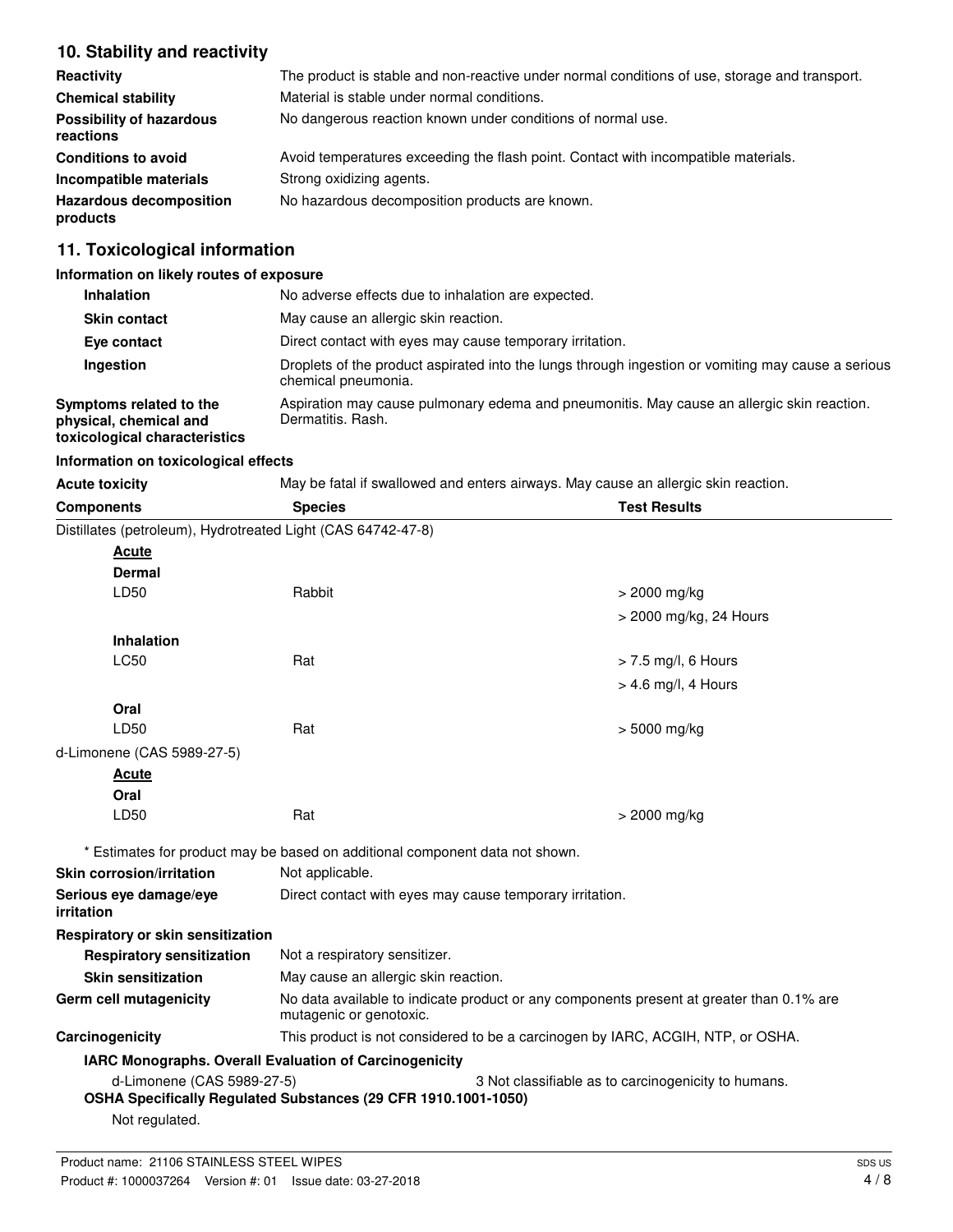| US. National Toxicology Program (NTP) Report on Carcinogens<br>Not listed.                                                           |                                                                                                                                                                                                                                                                                                                                                   |                                                                                                                                                                                            |                     |
|--------------------------------------------------------------------------------------------------------------------------------------|---------------------------------------------------------------------------------------------------------------------------------------------------------------------------------------------------------------------------------------------------------------------------------------------------------------------------------------------------|--------------------------------------------------------------------------------------------------------------------------------------------------------------------------------------------|---------------------|
| <b>Reproductive toxicity</b>                                                                                                         |                                                                                                                                                                                                                                                                                                                                                   | This product is not expected to cause reproductive or developmental effects.                                                                                                               |                     |
| Specific target organ toxicity -<br>single exposure                                                                                  | Not classified.                                                                                                                                                                                                                                                                                                                                   |                                                                                                                                                                                            |                     |
| Specific target organ toxicity -<br>repeated exposure                                                                                |                                                                                                                                                                                                                                                                                                                                                   | Not classified.                                                                                                                                                                            |                     |
| <b>Aspiration hazard</b>                                                                                                             |                                                                                                                                                                                                                                                                                                                                                   | May be fatal if swallowed and enters airways.                                                                                                                                              |                     |
| 12. Ecological information                                                                                                           |                                                                                                                                                                                                                                                                                                                                                   |                                                                                                                                                                                            |                     |
| <b>Ecotoxicity</b>                                                                                                                   |                                                                                                                                                                                                                                                                                                                                                   | Toxic to aquatic life with long lasting effects.                                                                                                                                           |                     |
| <b>Components</b>                                                                                                                    |                                                                                                                                                                                                                                                                                                                                                   | <b>Species</b>                                                                                                                                                                             | <b>Test Results</b> |
| Distillates (petroleum), Hydrotreated Light (CAS 64742-47-8)                                                                         |                                                                                                                                                                                                                                                                                                                                                   |                                                                                                                                                                                            |                     |
| <b>Aquatic</b>                                                                                                                       |                                                                                                                                                                                                                                                                                                                                                   |                                                                                                                                                                                            |                     |
| Fish                                                                                                                                 | LC50                                                                                                                                                                                                                                                                                                                                              | Rainbow trout, donaldson trout<br>(Oncorhynchus mykiss)                                                                                                                                    | 2.9 mg/l, 96 hours  |
| d-Limonene (CAS 5989-27-5)<br><b>Aquatic</b>                                                                                         |                                                                                                                                                                                                                                                                                                                                                   |                                                                                                                                                                                            |                     |
| Crustacea                                                                                                                            | EC50                                                                                                                                                                                                                                                                                                                                              | Water flea (Daphnia pulex)                                                                                                                                                                 | 69.6 mg/l, 48 hours |
| Fish                                                                                                                                 | LC50                                                                                                                                                                                                                                                                                                                                              | Fathead minnow (Pimephales promelas) 0.619 - 0.796 mg/l, 96 hours                                                                                                                          |                     |
| Persistence and degradability<br><b>Bioaccumulative potential</b><br>Partition coefficient n-octanol / water (log Kow)<br>d-Limonene |                                                                                                                                                                                                                                                                                                                                                   | * Estimates for product may be based on additional component data not shown.<br>No data is available on the degradability of this product.<br>4.232                                        |                     |
| <b>Mobility in soil</b>                                                                                                              | No data available.                                                                                                                                                                                                                                                                                                                                |                                                                                                                                                                                            |                     |
| Other adverse effects                                                                                                                |                                                                                                                                                                                                                                                                                                                                                   | No other adverse environmental effects (e.g. ozone depletion, photochemical ozone creation<br>potential, endocrine disruption, global warming potential) are expected from this component. |                     |
| 13. Disposal considerations                                                                                                          |                                                                                                                                                                                                                                                                                                                                                   |                                                                                                                                                                                            |                     |
| <b>Disposal instructions</b>                                                                                                         | Collect and reclaim or dispose in sealed containers at licensed waste disposal site. Do not allow<br>this material to drain into sewers/water supplies. Do not contaminate ponds, waterways or ditches<br>with chemical or used container. Dispose of contents/container in accordance with<br>local/regional/national/international regulations. |                                                                                                                                                                                            |                     |
| <b>Local disposal regulations</b>                                                                                                    | Dispose in accordance with all applicable regulations.                                                                                                                                                                                                                                                                                            |                                                                                                                                                                                            |                     |
| Hazardous waste code                                                                                                                 | The waste code should be assigned in discussion between the user, the producer and the waste<br>disposal company.                                                                                                                                                                                                                                 |                                                                                                                                                                                            |                     |
| Waste from residues / unused<br>products                                                                                             | Dispose of in accordance with local regulations. Empty containers or liners may retain some<br>product residues. This material and its container must be disposed of in a safe manner (see:<br>Disposal instructions).                                                                                                                            |                                                                                                                                                                                            |                     |
| <b>Contaminated packaging</b>                                                                                                        | Since emptied containers may retain product residue, follow label warnings even after container is<br>emptied. Empty containers should be taken to an approved waste handling site for recycling or<br>disposal.                                                                                                                                  |                                                                                                                                                                                            |                     |
| 14. Transport information                                                                                                            |                                                                                                                                                                                                                                                                                                                                                   |                                                                                                                                                                                            |                     |
| <b>DOT</b><br>Not regulated as dangerous goods.                                                                                      |                                                                                                                                                                                                                                                                                                                                                   |                                                                                                                                                                                            |                     |

## **IATA**

| 1 I M                        |                                                                  |
|------------------------------|------------------------------------------------------------------|
| UN number                    | UN3082                                                           |
| UN proper shipping name      | Environmentally hazardous substance, liquid, n.o.s. (d-Limonene) |
| Transport hazard class(es)   |                                                                  |
| <b>Class</b>                 | 9                                                                |
| <b>Subsidiary risk</b>       | -                                                                |
| Packing group                | Ш                                                                |
| <b>Environmental hazards</b> | Yes                                                              |
| <b>ERG Code</b>              | 9L                                                               |
|                              |                                                                  |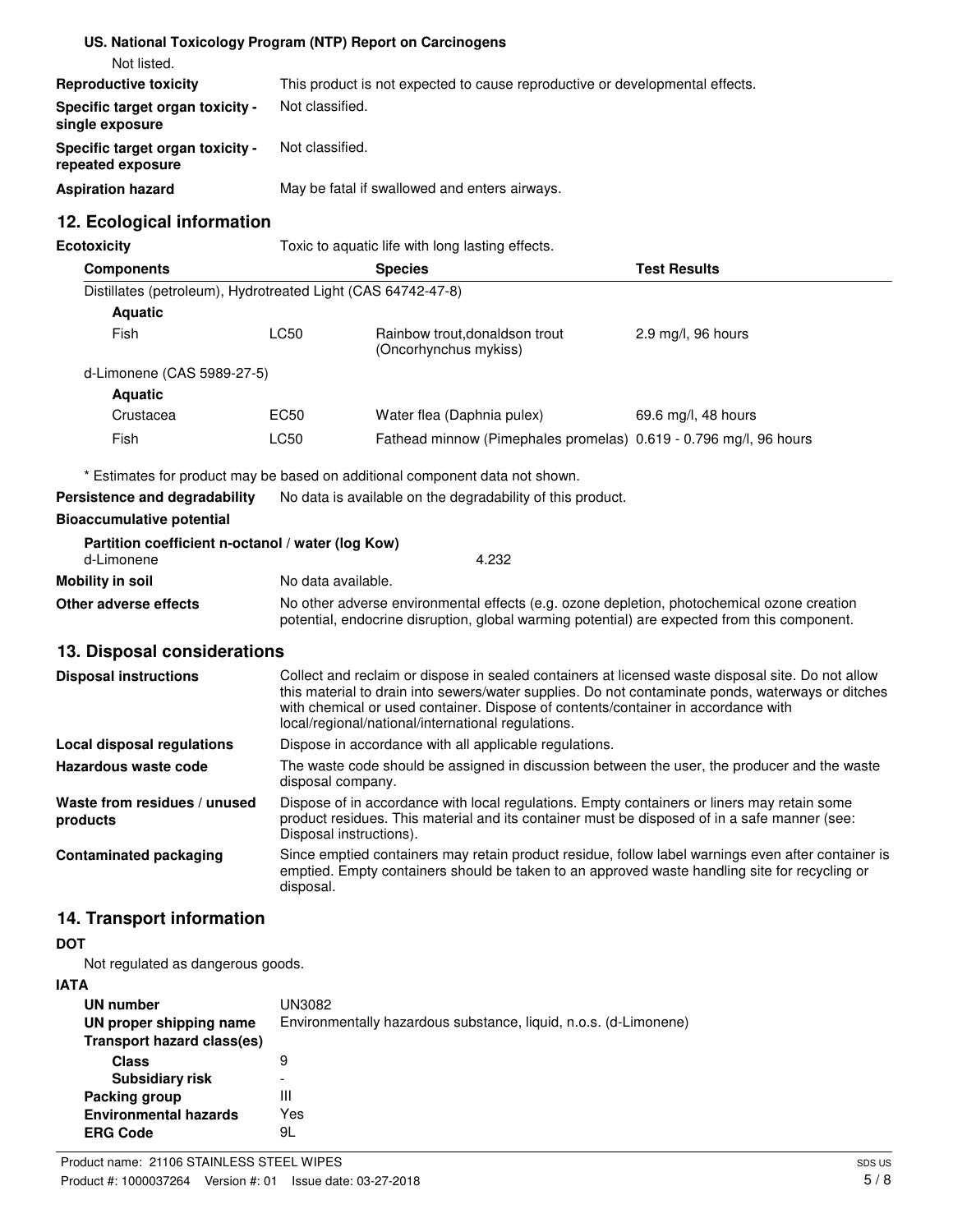**Special precautions for user** Read safety instructions, SDS and emergency procedures before handling.

| <b>Other information</b>                                                       |                                                                                                      |
|--------------------------------------------------------------------------------|------------------------------------------------------------------------------------------------------|
| Passenger and cargo<br>aircraft                                                | Allowed with restrictions.                                                                           |
| Cargo aircraft only                                                            | Allowed with restrictions.                                                                           |
| IMDG                                                                           |                                                                                                      |
| <b>UN number</b>                                                               | UN3082                                                                                               |
| UN proper shipping name                                                        | ENVIRONMENTALLY HAZARDOUS SUBSTANCE, LIQUID, N.O.S. (d-Limonene)                                     |
| <b>Transport hazard class(es)</b>                                              |                                                                                                      |
| <b>Class</b>                                                                   | 9                                                                                                    |
| <b>Subsidiary risk</b>                                                         |                                                                                                      |
| Label(s)                                                                       | 9                                                                                                    |
| Packing group                                                                  | Ш                                                                                                    |
| <b>Environmental hazards</b>                                                   |                                                                                                      |
| <b>Marine pollutant</b>                                                        | Yes                                                                                                  |
| <b>EmS</b>                                                                     | $F-A. S-F$                                                                                           |
|                                                                                | Special precautions for user Read safety instructions, SDS and emergency procedures before handling. |
| Transport in bulk according to<br>Annex II of MARPOL 73/78 and<br>the IBC Code | Not established.                                                                                     |
|                                                                                |                                                                                                      |





#### **Marine pollutant**



**General information** IMDG Regulated Marine Pollutant.

### **15. Regulatory information**

This product is a "Hazardous Chemical" as defined by the OSHA Hazard Communication Standard, 29 CFR 1910.1200.

**TSCA Section 12(b) Export Notification (40 CFR 707, Subpt. D)**

Not regulated.

**CERCLA Hazardous Substance List (40 CFR 302.4)**

Not listed.

### **SARA 304 Emergency release notification**

Not regulated.

**OSHA Specifically Regulated Substances (29 CFR 1910.1001-1050)**

Not regulated.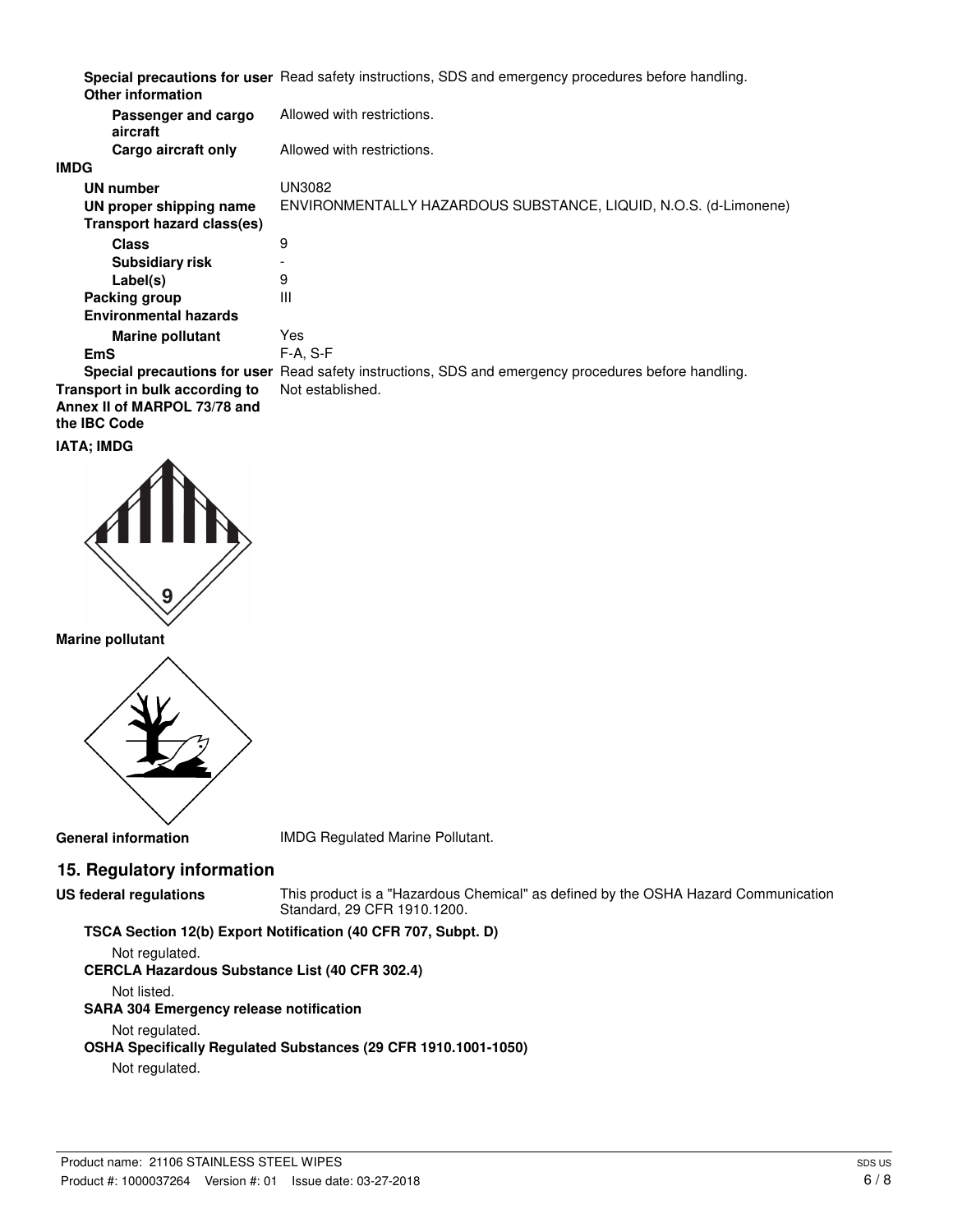#### **Superfund Amendments and Reauthorization Act of 1986 (SARA)**

| <b>Hazard categories</b> |  |
|--------------------------|--|
|                          |  |

Immediate Hazard - Yes Delayed Hazard - No Fire Hazard - No Pressure Hazard - No Reactivity Hazard - No

#### **SARA 302 Extremely hazardous substance**

Not listed.

**SARA 311/312 Hazardous** No

**chemical**

**SARA 313 (TRI reporting)** Not regulated.

#### **Other federal regulations**

**Clean Air Act (CAA) Section 112 Hazardous Air Pollutants (HAPs) List**

Not regulated.

**Clean Air Act (CAA) Section 112(r) Accidental Release Prevention (40 CFR 68.130)**

Not regulated.

**Safe Drinking Water Act** Not regulated. **(SDWA)**

#### **US state regulations**

- **US. California Controlled Substances. CA Department of Justice (California Health and Safety Code Section 11100)** Not listed.
- **US. Massachusetts RTK Substance List**

Not regulated.

- **US. New Jersey Worker and Community Right-to-Know Act**
	- Not listed.
- **US. Pennsylvania Worker and Community Right-to-Know Law** Not listed.

#### **US. Rhode Island RTK**

Not regulated.

#### **US. California Proposition 65**

California Safe Drinking Water and Toxic Enforcement Act of 1986 (Proposition 65): This material is not known to contain any chemicals currently listed as carcinogens or reproductive toxins.

#### **International Inventories**

| Country(s) or region                    | <b>Inventory name</b>                                                     | On inventory (yes/no)* |
|-----------------------------------------|---------------------------------------------------------------------------|------------------------|
| Australia                               | Australian Inventory of Chemical Substances (AICS)                        | No                     |
| Canada                                  | Domestic Substances List (DSL)                                            | Yes                    |
| Canada                                  | Non-Domestic Substances List (NDSL)                                       | No                     |
| China                                   | Inventory of Existing Chemical Substances in China (IECSC)                | No                     |
| Europe                                  | European Inventory of Existing Commercial Chemical<br>Substances (EINECS) | No                     |
| Europe                                  | European List of Notified Chemical Substances (ELINCS)                    | No                     |
| Japan                                   | Inventory of Existing and New Chemical Substances (ENCS)                  | No                     |
| Korea                                   | Existing Chemicals List (ECL)                                             | No                     |
| New Zealand                             | New Zealand Inventory                                                     | No                     |
| Philippines                             | Philippine Inventory of Chemicals and Chemical Substances<br>(PICCS)      | Yes                    |
| <b>Linited States &amp; Duarte Dies</b> | Toxic Substances Control Act (TSCA) Invontory                             | $V_{\Omega}$           |

United States & Puerto Rico Toxic Substances Control Act (TSCA) Inventory Yes

\*A "Yes" indicates that all components of this product comply with the inventory requirements administered by the governing country(s) A "No" indicates that one or more components of the product are not listed or exempt from listing on the inventory administered by the governing country(s).

### **16. Other information, including date of preparation or last revision**

| Issue date | 03-27-2018 |
|------------|------------|
| Version #  | .N1        |